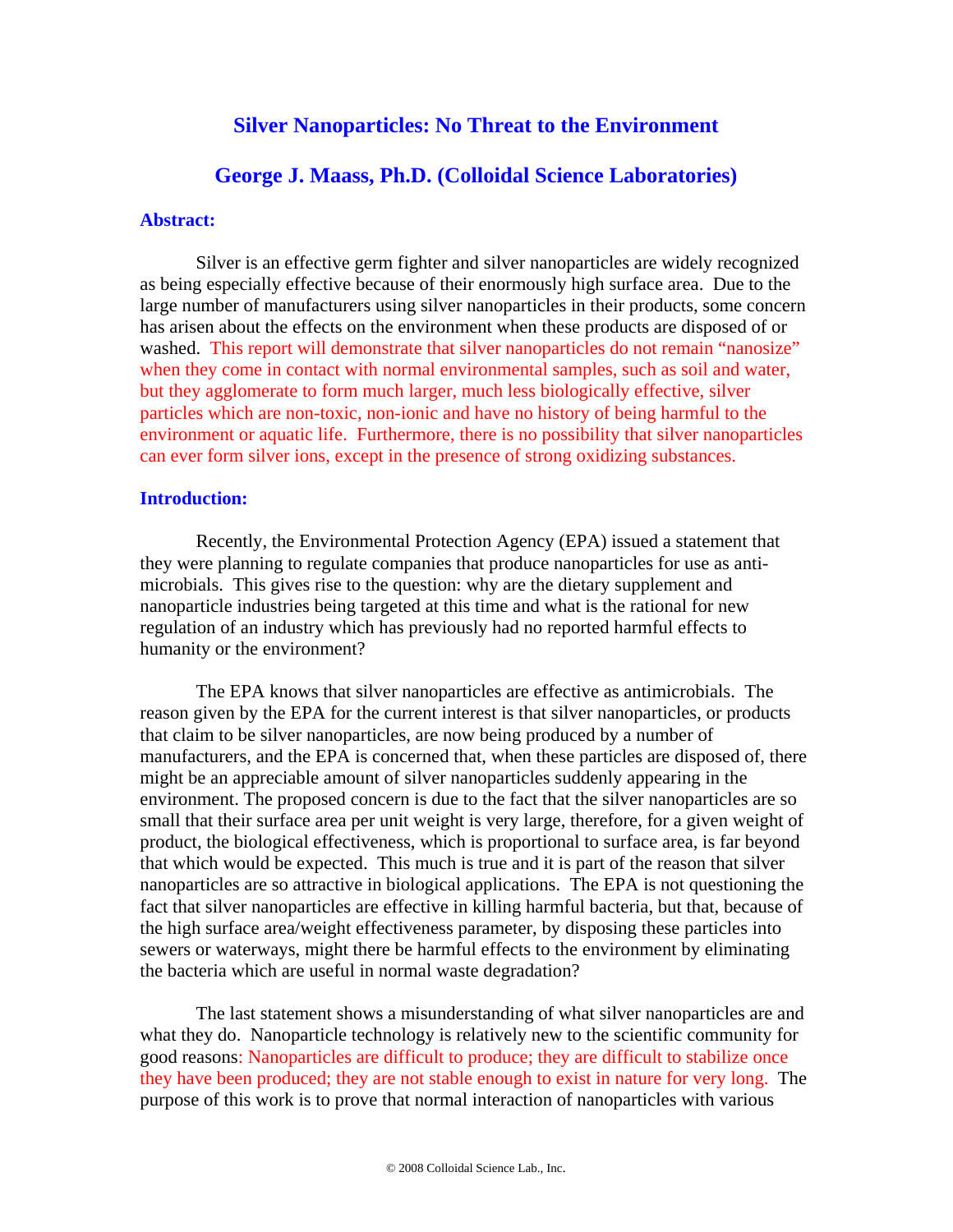soils and different water sources is sufficient to change the size and dramatically decrease the biological activity. Specifically, the areas of examination will include experiments which will establish that silver colloids, which start out as nanoparticles, upon contact with the environment "grow" to much larger clusters, as indicated by their average particle size distribution, (a nanoparticle size measurement), and zeta potential measurements, which will establish that the zeta potential is outside of the range required for nanoparticle stability.

There are several other areas which, as recent articles have indicated, show misunderstandings about silver and its nanoparticles. At Arizona State University, Westerhoff and Benn (1) have reported "findings" which have **never** been observed during the last 10 years at Colloidal Science Laboratories (CSL). For example, they claim that nanosilver particles produce ionic silver when exposed to moisture. This is NOT true! This is tantamount to saying that silver metal is water soluble. At CSL, various forms of silver, ranging from solid silver metal to fine silver powder to colloidal nanoparticles, have been exposed to water for long periods of time with agitation. No increase in conductivity or silver ion concentration has **ever** been observed when silver metal in any form is treated with water. Silver metal requires chemical treatment with nitric acid or Aqua Regia to make silver ions. Westerhoff and Benn were working with commercially prepared socks which are prepared by treating the socks with solutions of silver in questionable form. There may have been some actual colloidal silver in the treatment solutions, but there most certainly were soluble silver compounds present, and, once the socks are rinsed, these are the substances which put silver ions back into the wash water.

Some people also claim that only silver ions have antimicrobial properties. This is another misconception. Colloidal silver is a wonderful antimicrobial by itself, which is a good thing, because silver ions are very reactive with chloride ion to form insoluble, and biologically inert, silver chloride. This happens in the bloodstream and in nature wherever halogen anions are present.

As this report will show, the high biological effectiveness of colloidal silver does not persist in nature because the nanoparticles agglomerate as soon as they come in contact with the environment, specifically soil and water. Westerhoff and Benn admit that silver particles "clump" together in the fabric and in the wash water. That is precisely the point to be considered for environmental safety. How much "clumping" does it take so that the particles are no longer considered to be "nano", but much larger, therefore eliminating the continuing effect of high biological activity? These researchers, and others, are very quick to make the jump from colloidal nanoparticles, in socks for example, to ionic silver and its toxic effect, especially in zebra fish, and they speak as if the ions came from the colloidal nanoparticles. It is necessary to be very clear about this. If the researchers are finding silver ions in the wash water or anywhere else, *then the silver ions were present in the original material*. This cannot be stated too strongly. Unless people have taken to washing their socks in nitric acid, the conversion of colloidal silver nanoparticles to silver ions is not possible.

 On the other hand, it is not surprising that certain research institutions are being encouraged, and perhaps even funded, to conduct research that implies toxicity for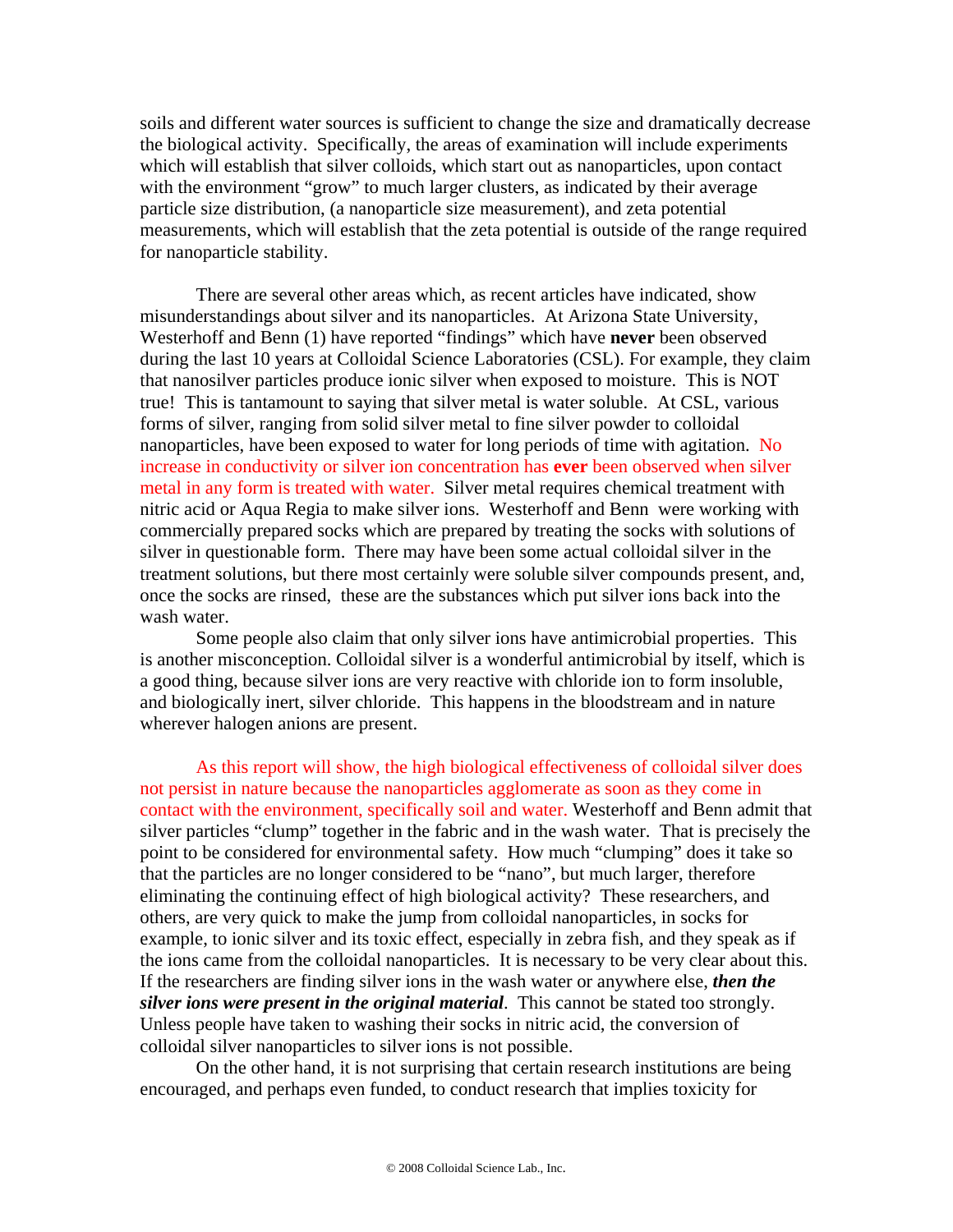colloidal silver. According to well known internet health forum host, Tony Isaacs, the reason for this is that "The only thing colloidal silver is toxic for is the profits of big drug companies." Mr. Isaacs also states "Silver has been used effectively by mankind to fight germs and ailments for thousand of years." "It (colloidal silver) is far safer, more effective and less expensive than the marginally effective and side effect laden mainstream antibiotics." (2)

The work at hand will examine four different environmental conditions which change the morphology and stability of silver colloids:

- 1. The effect of drainage of silver colloids through several soil samples.
- 2. The effect of interaction of silver colloids with different water samples.
- 3. The effect of exposure of silver colloids to sunlight.
- 4. The change in level of silver colloids with regard to biological activity.

## **Experimental:**

## **Sample Selection**

 At the outset, the first two questions to be addressed were what environmental samples should be used and to what concentration of colloidal silver should these samples be exposed. Since this is a first attempt at this kind of information, it was decided to limit the environmental samples to the following:

- 1. Sand, taken from the New Jersey shore
- 2. Dirt, taken from central New Jersey,
- 3. Dirt, taken from Northern Pennsylvania
- 4. Water, local tap water from Westampton, NJ
- 5. Water, sea water, taken from the New Jersey shore
- 6. Water, taken from a northern Pennsylvania well

The soil samples represent some of the most common types found on the Eastern Coast of the United States. The sand is essentially an Entisol, which is a type of soil that is not subject to a great deal of chemical change and is common to areas where deposition and removal occur at regular intervals. The New Jersey soil is primarily an Ultisol, which contains clay, quartz, kaolinite and various iron oxides. The Pennsylvania soil is most likely a mixture of Alfisols and Inceptisols which are clays that are productive for growing most crops and are common to many areas. (3)

The water samples are Sea water, rich in many salts, NJ tap water, which has been through routine purification, and Pennsylvania well water, which most likely contains carbonates and nitrates. Therefore, the selection of samples should be sufficient to establish the effect of the environment on nanoparticles for this initial study.

Approximately 8 to 10 lbs of each environmental sample were collected. From these, 18 to 20 samples of 20.0 g each were selected, and these were randomized for the testing.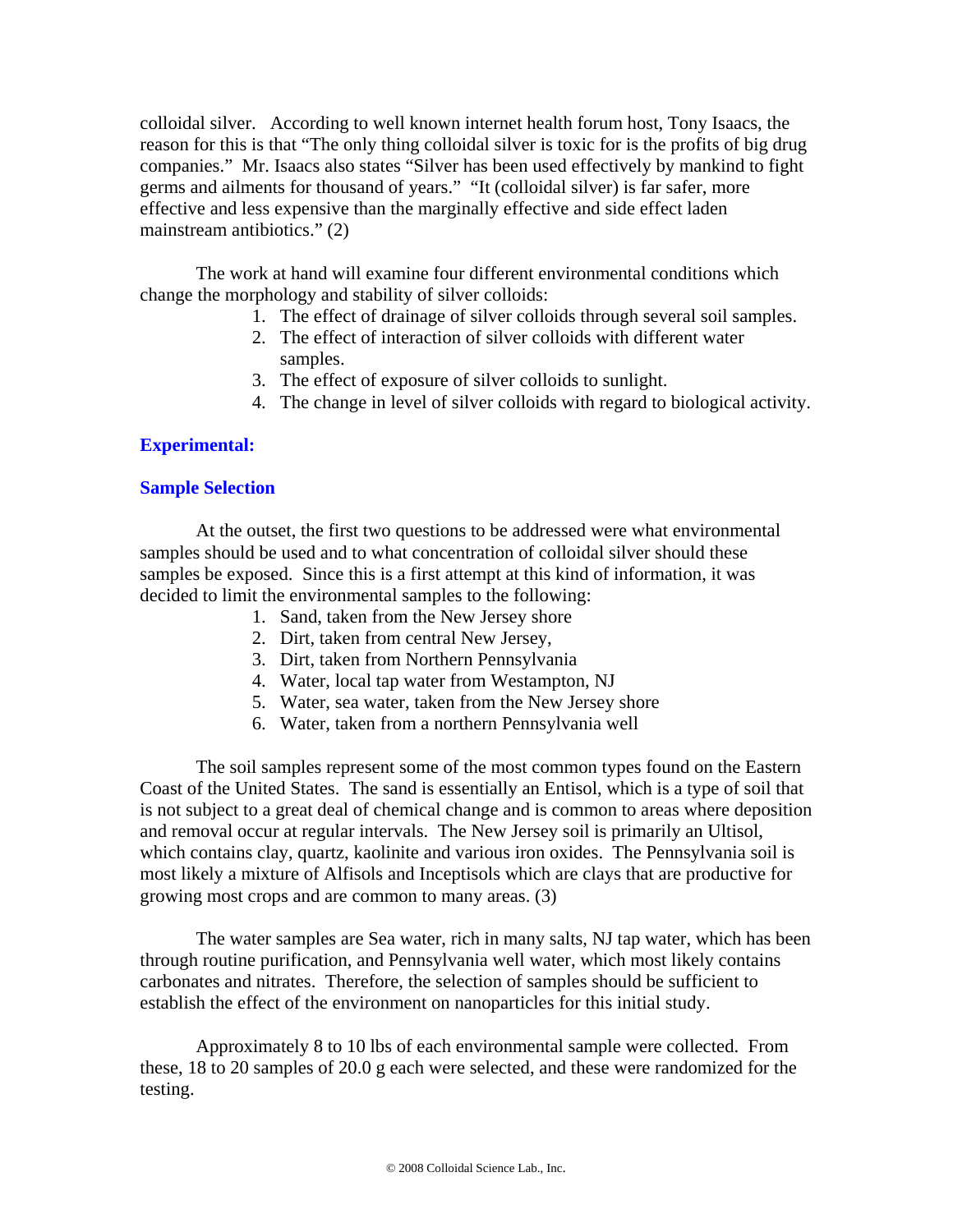Next, in looking at the quantitative amount of colloidal silver to be used, it was decided that the initial test case should provide information with regard to an overabundance of nanoparticles being released to the environment, rather than just a trace amount. If the environment is not substantially altered by the overabundance, surely it will not be influenced by smaller amounts.

Preliminary work indicated that, at concentrations of up to 6 ppm, and probably higher, based on the weight of soil samples, no nanoparticles would survive. Therefore, a more reasonable amount, but still an enormously high concentration for a natural occurrence, was selected.

Colloidal silver samples at our disposal were of the dietary supplement type and average at least 20 ppm of silver. Most soil samples require 0.5 to 0.75 their weight in water to start draining. It was decided that the colloidal silver would be diluted 10 to 1 and then applied to each soil sample. This would make each sample contain a minimum of 2 ppm of silver nanoparticles, based on the weight of the soil. This would correspond roughly to dumping 27 liters of 20 ppm colloidal silver onto one ton of dirt. Since most colloidal silver customers are concerned with teaspoon and tablespoon quantities, it should be safe to say that this experiment covers something well above the worst case scenario.

#### **Measurements:**

 In each experimental case, the selected sample of colloidal silver was mixed with the environmental sample and the change in particle size and zeta potential recorded after a specified time. The instrument used for this work was the Malvern Zetasizer, Model Nano ZS. Since the samples which were in contact with soil contained very large macroparticles and rocks, the samples all required vacuum filtration through grade 601 Ahlstrom filter paper to eliminate the particles which are 3 to 4 orders of magnitude greater than the ones of interest in this study. This filtration has no effect on nanoparticles.

 For the trials in which the environmental samples were water, the colloidal silver was diluted 10 to 1 in the water in question.

## **Results:**

 The initial data in this section shows the properties of the colloidal silver used in these trials. This sample, selected at random, had 81% of its particles at 1.74 nm, and a Zeta potential of -31.7 mV. The data in Tables 1 through 6 show the results of the particles found in the **fluid** after the specified time of contact with the environmental samples in question. For example, it is shown in Table 1 that when DI water was filtered through the soil samples, no nanoparticles could be found, but only large particles on the order of 300 nm or more.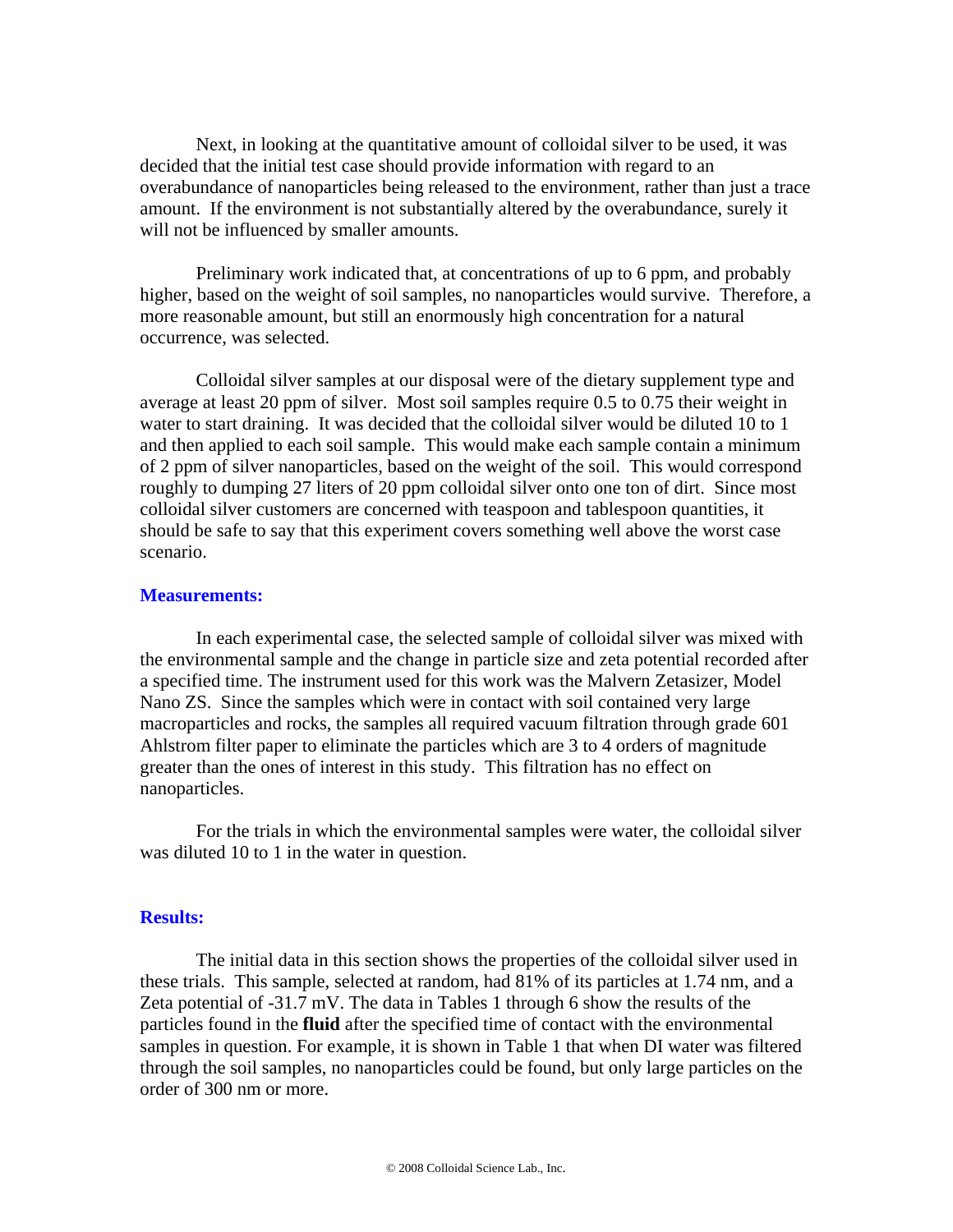Table 2 shows that, after only 15 minutes of contact with the soil samples, a decrease in zeta potential, and the smallest particles have increased to the 3 to 8 nm range, and they still represent 80 to 90% of the total.

Table 3 indicates that, after a full 7 days of contact with the soil, but kept away from sunlight, the nanoparticles have increased 3 to 8 times in size.

In Table 4, these results are more dramatic, since the samples were all exposed to the sunlight for the 7 days, with the increases in size being 7 to 20 fold, and the smallest particles now representing only 30 to 40 % of the total.

 For the data in Table 5, the colloidal silver was left in contact with the environmental water sample for 21 days in sunlight. As can be seen from the table, the particle sizes have significantly increased (3 orders of magnitude), with a corresponding drop in the zeta potential.

 In Table 6, the samples were left in contact with the water samples instead of the soil samples for 7 days in the sunlight. The results of these tests show that each water sample also decreased the zeta potential and increased the particle size.

| <b>Smallest Particles,</b><br>nm | Zeta Pot., mV | Total Ag, ppm | Ionic Ag, ppm |
|----------------------------------|---------------|---------------|---------------|
| 74                               |               |               | 9.60          |

## PROPERTIES OF COLLOIDAL SILVER USED IN TESTING

#### TABLE 1 - DEIONIZED WATER

| Filtering | Smallest      | Zeta Pot., mV | Total Ag, ppm | Ionic Ag, ppm |
|-----------|---------------|---------------|---------------|---------------|
| Medium    | Particles, nm |               |               |               |
| Sand      | None found    | $-20.2$       | 0.00          | 0.00          |
| NJ Soil   | None found    | $-1.5$        | 0.00          | 0.00          |
| PA Soil   | None found    | $-31.3$       | $0.00\,$      | 0.00          |

#### TABLE 2 – COLLOIDAL SILVER – 15 MIN. CONTACT – 7 DAYS LATER

| Filtering | Smallest      | Zeta Pot., mV | Total Ag, ppm | Ionic Ag, ppm |
|-----------|---------------|---------------|---------------|---------------|
| Medium    | Particles, nm |               |               |               |
| Sand      | 3.53          | $-20.6$       | 1.14          | $0.00\,$      |
| NJ Soil   | 4.35          | $-22.2$       | 1.57          | 0.20          |
| PA Soil   | 8.30          | $-21.7$       | 0.05          | 0.20          |

## TABLE 3 – COLLOIDAL SILVER – 7 DAYS CONTACT – NO SUNLIGHT

| Filtering | Smallest      | Zeta Pot., mV | Total Ag, ppm   Ionic Ag, ppm |  |
|-----------|---------------|---------------|-------------------------------|--|
| Medium    | Particles, nm |               |                               |  |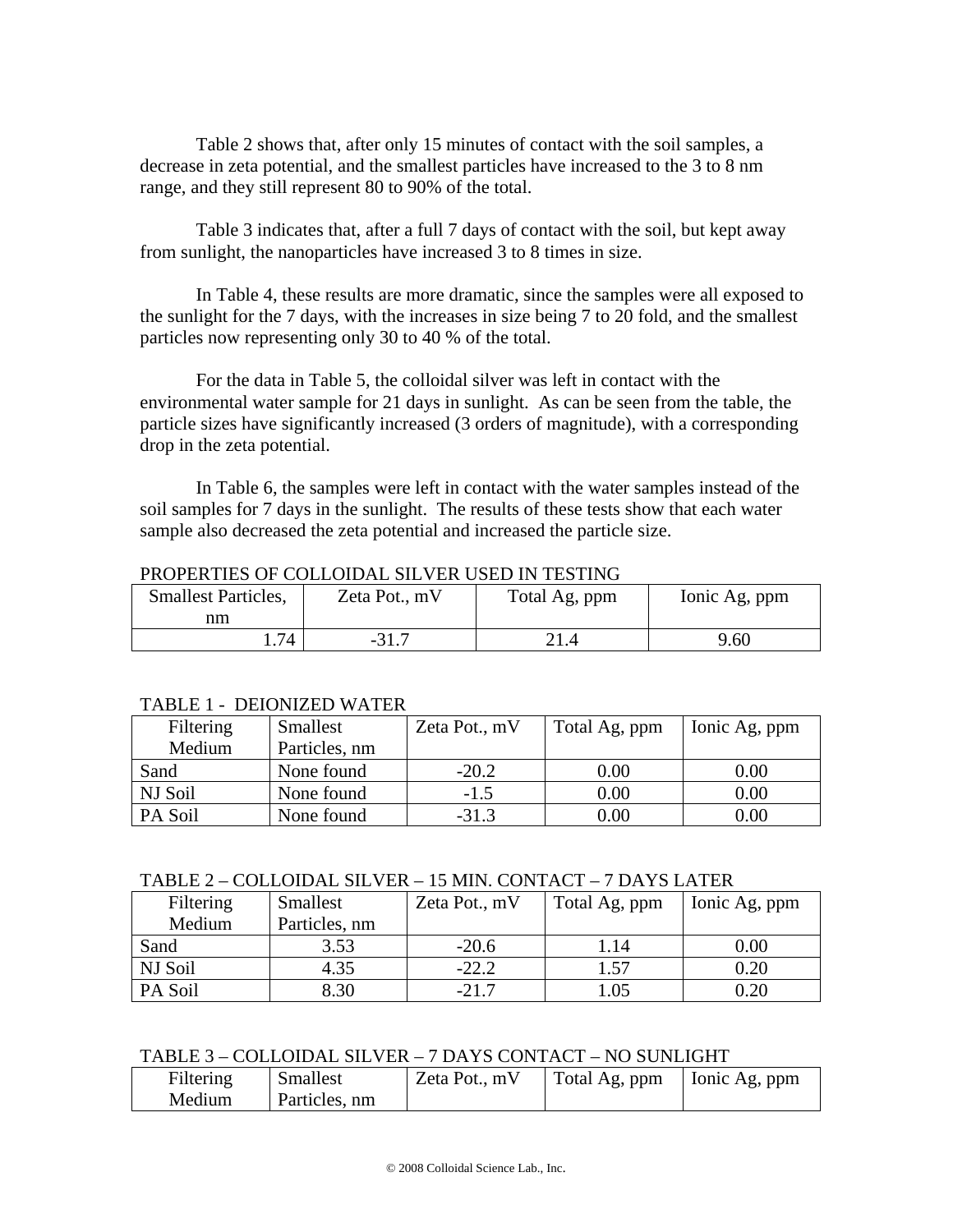| Sand       | J.H                              | 15 <sub>7</sub><br>$-13.7$ | $\sim$ $\sim$<br>$\mathbf{1} \cdot \mathbf{2}$ | 0.00 |
|------------|----------------------------------|----------------------------|------------------------------------------------|------|
| NJ Soil    | ר ר<br>, . <i>.</i>              | ኃ0. የ<br>-∠∪.o             | $0.56\,$                                       | 0.00 |
| Soil<br>PA | $\overline{\phantom{0}}$<br>14.1 | റ റ<br>$-L.O$              | $1 \sqrt{2}$<br>V. L /                         | 0.00 |

TABLE 4 – COLLOIDAL SILVER – 7 DAYS CONTACT – SUNLIGHT

| Filtering | Smallest      | Zeta Pot., mV | Total Ag, ppm | Ionic Ag, ppm |
|-----------|---------------|---------------|---------------|---------------|
| Medium    | Particles, nm |               |               |               |
| Sand      |               | $-22.8$       | 0.94          | $0.00\,$      |
| NJ Soil   | 26.9          | $-22.2$       | 0.41          | $0.00\,$      |
| PA Soil   | 34.2          | $-21.2$       | 0.35          | $0.00\,$      |

## TABLE 5 – COLLOIDAL SILVER – 21 DAYS CONTACT – SUNLIGHT

| Filtering | Smallest      | Zeta Pot., mV | Total Ag, ppm | Ionic Ag, ppm |
|-----------|---------------|---------------|---------------|---------------|
| Medium    | Particles, nm |               |               |               |
| Sand      | >2000         | $-11.3$       | 0.03          | $0.00\,$      |
| NJ Soil   | >1900         | $-4.6$        | 0.24          | $0.00\,$      |
| PA Soil   | >1700         | $-7.6$        | 0.39          | $0.00\,$      |

## TABLE 6 – COLLOIDAL SILVER – 7 DAYS CONTACT

| Filtering  | Smallest      | Zeta Pot., mV | Total Ag, ppm | Ionic Ag, ppm |
|------------|---------------|---------------|---------------|---------------|
| Medium     | Particles, nm |               |               |               |
| Tap Water  | 13            | $-11.3$       | 0.03          | 0.00          |
| Sea Water  | 631           | $-4.6$        | $\lfloor .14$ | $0.00\,$      |
| Well Water | 321           | $-15.7$       | .47           |               |

While some of the changes in particle size seem small, one must realize that they represent large changes in loss of surface area and, since biological activity is proportional to surface area, this would correspond to large losses in biological effectiveness. In Figure 1, it can be seen that a change in particle size from 2 to 10 nm represents about an 80% loss in surface area for the same weight of particles. This is an approximation, since the exact morphology of the particles is not known. To make these calculations possible, an assumption has to be made that the particles are spherical and the spheres are close packed.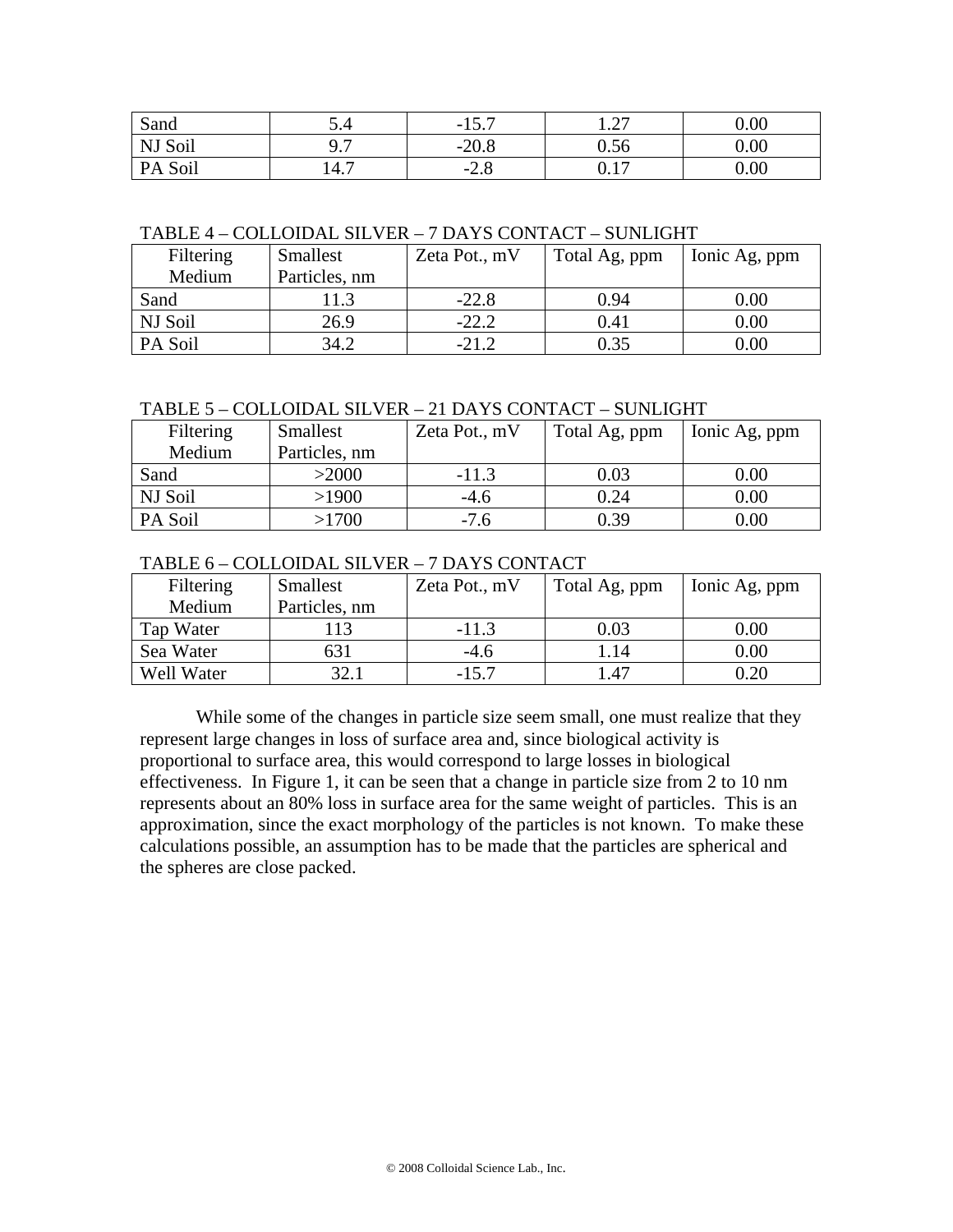

In a previous paper by F. Key and G. Maass (4), the nature of a colloid was described as being a suspension of very small particles which are stabilized by having a diffuse double layer of solution ions around them. The charge acquired by these particles gives rise to a potential difference (i.e., mutual repulsion) between them that keeps them separate and stabilizes the colloid. This potential difference is called the Zeta Potential, and has been described in countless books on electrolytic effects in solutions. When the colloid is composed of nanoparticles, the task of preventing the agglomeration is not an easy one.

As the previous paper pointed out, if the zeta potential is more negative than -30 mV, then the mutual repulsion between particles is sufficient to keep them separate and stabilize the colloid. When the zeta potential is between -15 mV and 0 mV, however, the particles agglomerate and flocculation or precipitation occurs.

In a 1996 report by the Department of the Interior by M. Elimelech and A. E. Childress (5), it was pointed out that for world average fresh water rivers, the concentration of common anions and cations across all normal pH ranges is sufficient to change the zeta potential range from about -10 mV to  $+5$  mV, making agglomeration of nanoparticles occur. In sea water, the agglomeration would be even more pronounced.

#### **Conclusions:**

Theoretically, if a very large amount of silver nanoparticles from many sources were to be dispersed into the same part of the environment at the same time, it might be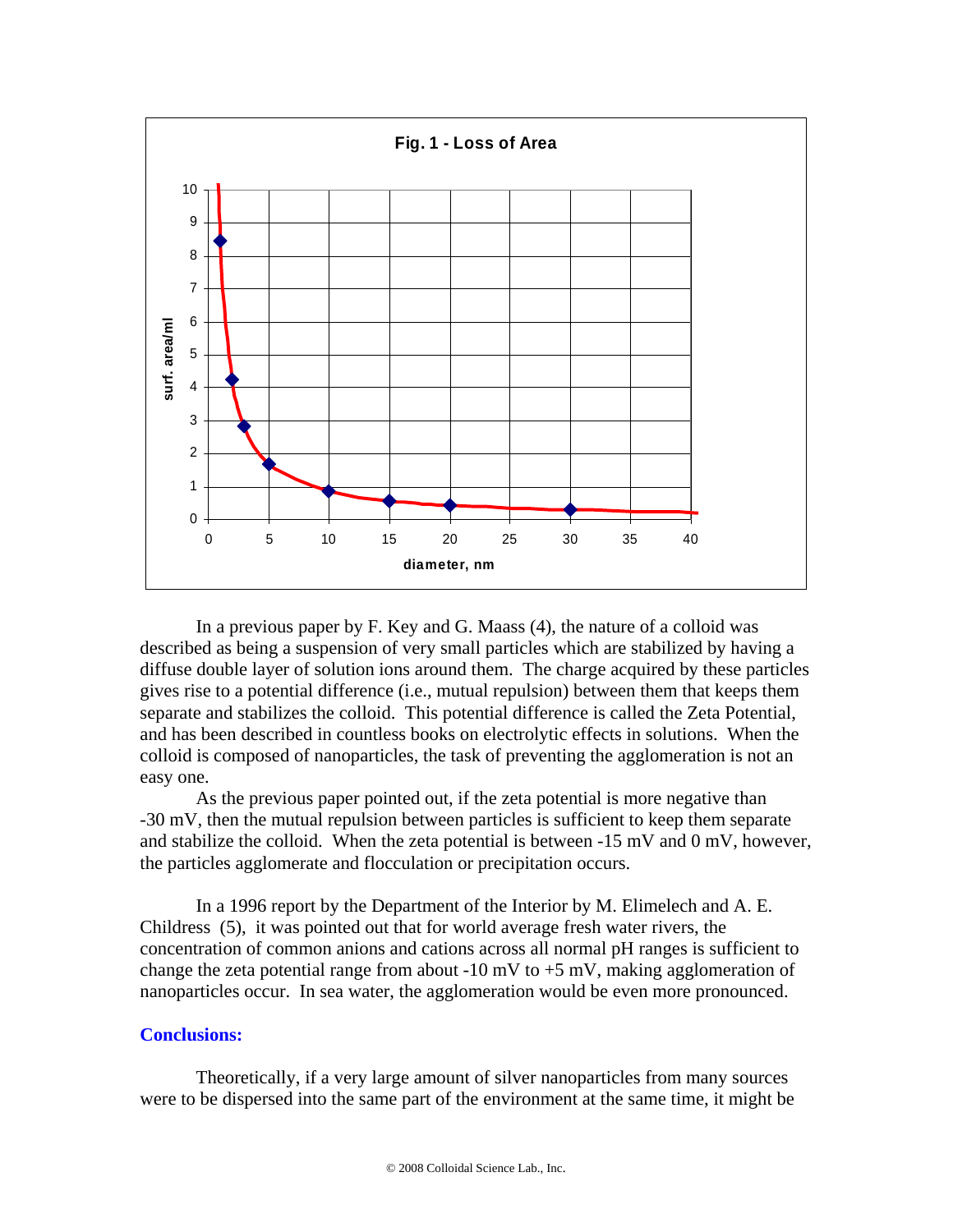possible that the concentration of some good bacteria, as well as the bad bacteria, would be diminished, but this is not at this time considered a serious threat for the dietary supplement nanoparticles. The points to be remembered are as follows:

- 1. This report has demonstrated that silver nanoparticles will grow to biologically far less active "clumps" even if one dumps 27 liters of 20 ppm colloidal silver on each ton of soil. In practice, this is an enormously high number which could not be expected to be reached realistically.
- 2. In spite of the number of manufacturers producing silver nanoparticles or claiming to be silver nanoparticles, because of the low concentrations in which these products are sold, the total amount which could be released in any part of the environment would still be expected to be very low.
- 3. As shown by all the experiments above, nanoparticles do not last as nanoparticles in nature for very long, but grow to harmless clumps of silver metal.
- 4. Silver nanoparticles are not water soluble, and therefore, silver colloids will not release silver ions into the environment.

Once agglomeration of the silver nanoparticles occurs, the result is simply silver metal; a harmless metal which has existed in nature from the beginning of our planet. Most people would not object to finding silver metal on their property.

# **References:**

- 1. Science News, Apr. 9, 2008
- 2. Tony M. Isaacs, www.americanchronicle.com/articles49272, May 14, 2008
- 2. Dept. of Agriculture, Handbook 296, 2006

3. F. Key and G. Maass, "Ions, Atoms and Charged Particles", available at www.silver-colloids.com publications

4. Zeta Potential of RO Membranes by M. Elimelech and A. E. Childress, contract No. 1425-4-CR-81-19290

# **ABOUT THE AUTHOR**

Dr. George Maass is the chief chemist for Colloidal Science Laboratories and serves as senior scientific advisor to Purest Colloids, Inc. He holds a BS in chemistry from Fordham University and a Ph.D. in physical chemistry from Iowa State University.

For the last 12 years, Dr. Maass has been an adjunct professor of chemistry at Camden County College, while operating his own consulting business. He has authored papers and presented seminars on his work in the all across the US, as well as in England and in Mexico.